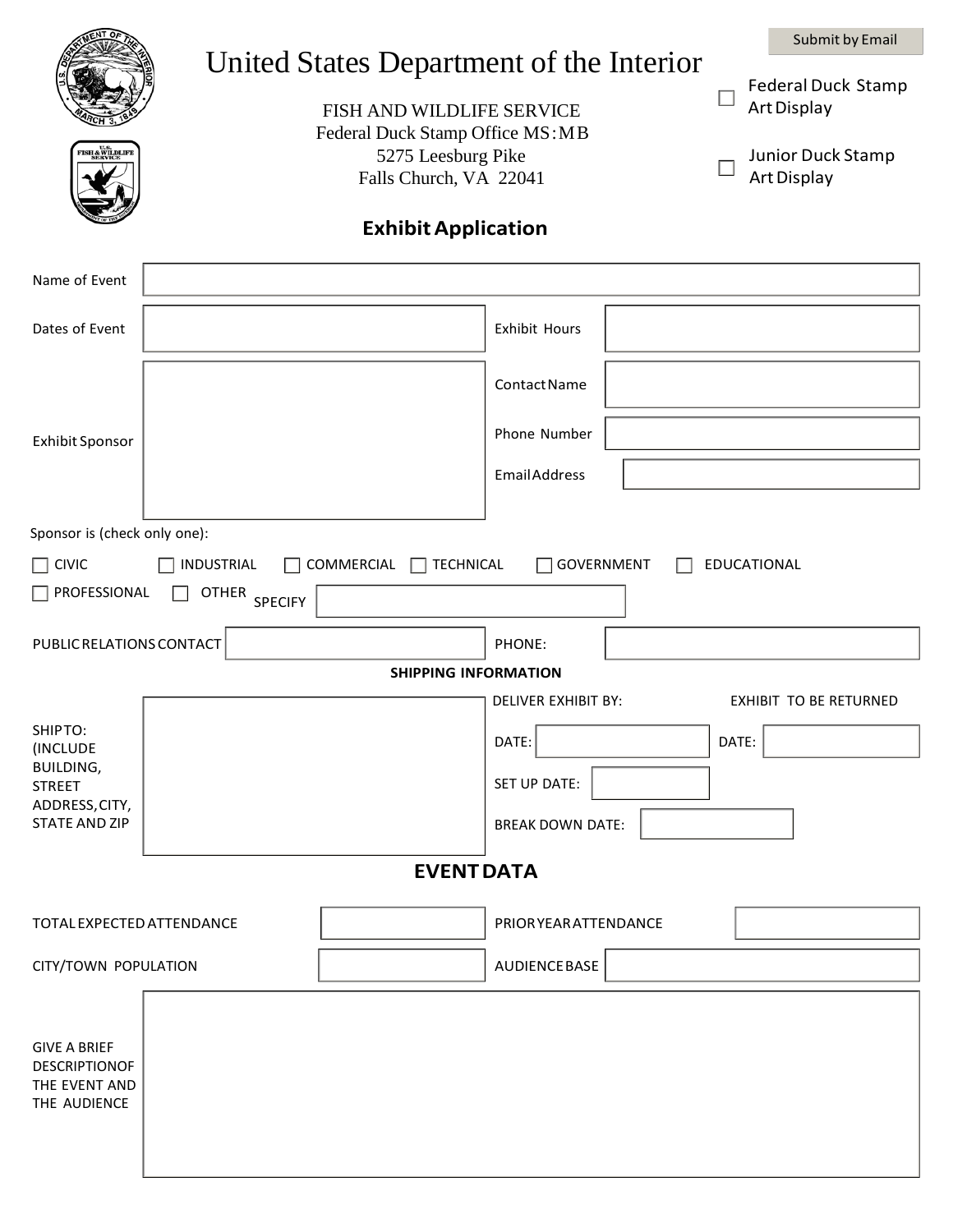| <b>WHAT OTHER</b><br><b>EXHIBITS ARE</b><br><b>COMMITTED TO</b><br>THIS EVENT<br>(include the type)<br>of exhibit(s)<br>committed by<br>other sources)                               |                                                                                                                                                                                                                 |  |
|--------------------------------------------------------------------------------------------------------------------------------------------------------------------------------------|-----------------------------------------------------------------------------------------------------------------------------------------------------------------------------------------------------------------|--|
| Will admission be charged?<br>$\sqsupset$ Yes<br>No                                                                                                                                  |                                                                                                                                                                                                                 |  |
| Amount                                                                                                                                                                               | Proceeds to go to:                                                                                                                                                                                              |  |
|                                                                                                                                                                                      | * A separate admission charge may not be made to view the Federal or Junior Duck Stamp exhibit, nor can any admission increase be<br>made because of the addition of the Federal or Junior Duck Stamp Exhibits. |  |
| WILL THERE BE REGULARLY SCHEDULED, FULL-TIME GUARDS OR SECURITY PROTECTION FOR THE GOVERNMENT EXHIBIT? (If no,<br>indicate the alternate precautions that will be taken.)            |                                                                                                                                                                                                                 |  |
| Yes<br>You must mount the original<br>art behind protective glass,<br>plexiglas, or a stanchion<br>during open hours.                                                                | <b>NO</b><br><b>PRECAUTIONS</b>                                                                                                                                                                                 |  |
| DOES THE SPONSOR CARRY PROPERTY INSURANCE THAT WILL PROTECT GOVERNMENT PROPERTY AGAINST ANY LOSS OR DAMAGE<br>$\Box$ YES<br>NO (IF NO, ANSWER THE FOLLOWING<br>WHILE IN ITS CUSTODY? |                                                                                                                                                                                                                 |  |
| AS THE SPONSOR, I AGREE TO OBTAIN SUCH INSURANCE IN SUFFICIENT AMOUNTS AS THE GOVERNMENT WILL REQUIRE.                                                                               |                                                                                                                                                                                                                 |  |
| The art exhibit must be insured for a value of \$37,000. Federal facilities are self-insured and the additional insurance requirement is<br>waived.                                  |                                                                                                                                                                                                                 |  |
| Check Box                                                                                                                                                                            | AS THE SPONSOR, I AGREE TO PAY ALL SHIPPING CHARGES TO THE NEXT LOCATION. SHIPPING MUST BE<br>HANDLED THROUGH A SHIPPING COMPANY THAT PROVIDES REAL TIME TRACKING ON ALL SHIPMENTS.                             |  |
| PLEASE PROVID A SCALE DRAWING OF THE DISPLAY AREA THAT THE ART EXHIBIT WILL OCCUPY.                                                                                                  |                                                                                                                                                                                                                 |  |
| ADDITIONAL<br><b>REMARKS AND</b><br><b>COMMENTS</b>                                                                                                                                  |                                                                                                                                                                                                                 |  |
| SIGNATURE OF<br><b>AUTHORIZED</b><br>REPRESENTATIVE                                                                                                                                  |                                                                                                                                                                                                                 |  |